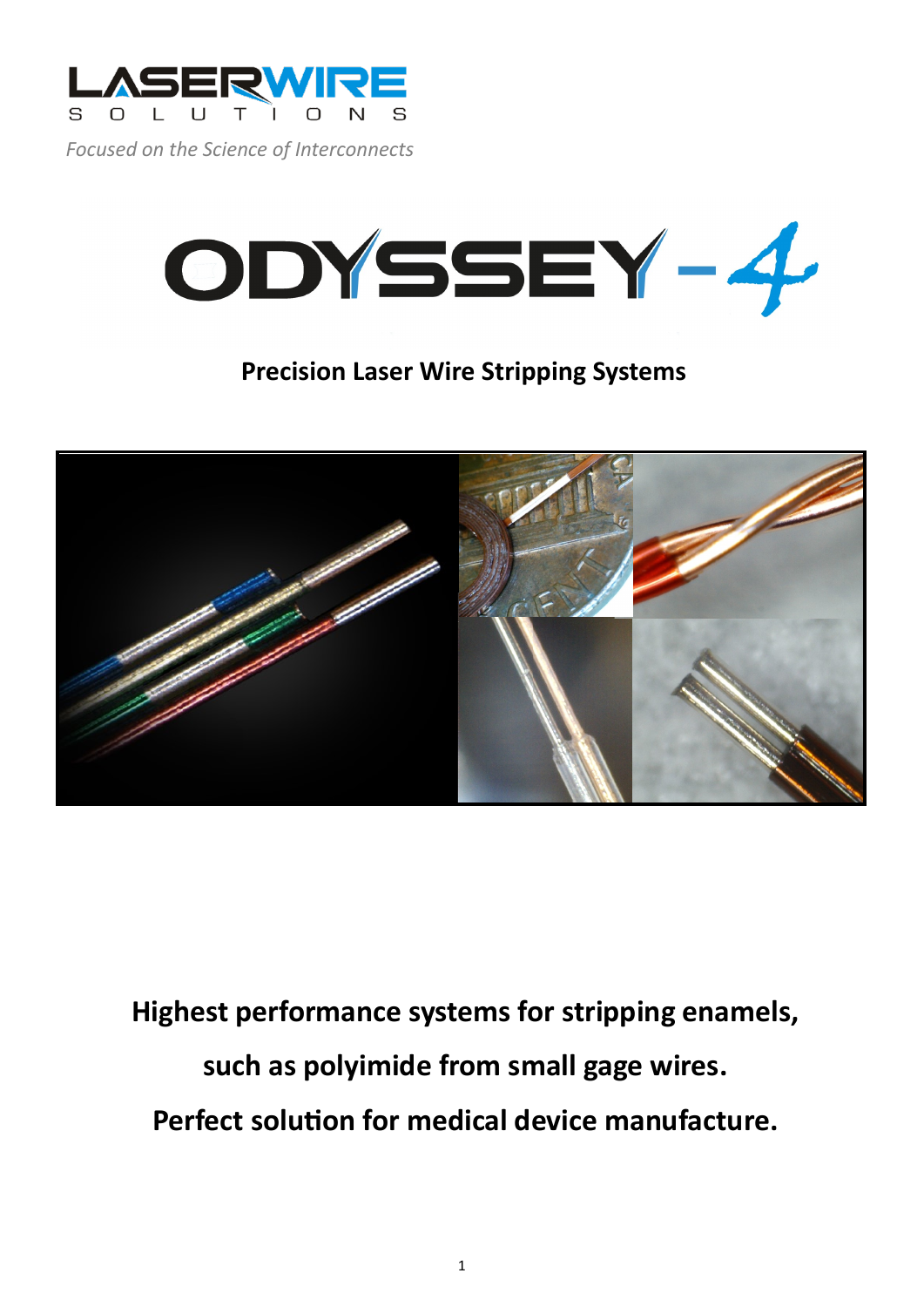

**Laser Wire Solutions' Odyssey laser wire strippers are tailored to the needs of polyimide coated type wires used in electrophysiology electrodes.** 



*Enamelled bi-filar stripped and cut by an Odyssey system*

#### **Technology**

Featuring ultra-violet laser technology, the Odyssey strippers vaporize any polyimide-type insulation cleanly and precisely, whilst harmlessly reflecting from the shield or conductor, giving a perfect, nick-free strip every time. Unlike competing laser technologies no residue is left, so it is possible to connect to the wire without further chemical treatment.



*Laser stripped micro ribbon cable*

#### **Features & Benefits**

**Compact:** small footprint - can be retro-fitted into existing production lines where space is at a premium.

**Unique:** specially designed laser process to give unrivalled stripping performance for polyimide type wires.

**Clean results:** all insulation vaporized in stripping area. No residue, no damage. Reduce expensive scrappage.

**Precise and reliable:** strip wires from 30 AWG down to 58 AWG and smaller. +/- 0.001 inch positioning repeatability for the best quality, every time.

**Versatile:** adjustable settings to allow wires to be laser cut as well as laser stripped. Strip single wires or ribbons (bi-filar, tri-filar, twisted pair etc.).

Fast: Typically strip a wire end in around 1 second. Can be integrated with a wire feed system for automatic processing. Improve production efficiencies and yields.

**Robust:** industrial, sealed, minimal maintenance laser technology.

**Customisable:** fixtures customised to accommodate different wire and strip requirements.

**Product validation:** in-built camera vision system for quality assurance and peace of mind.

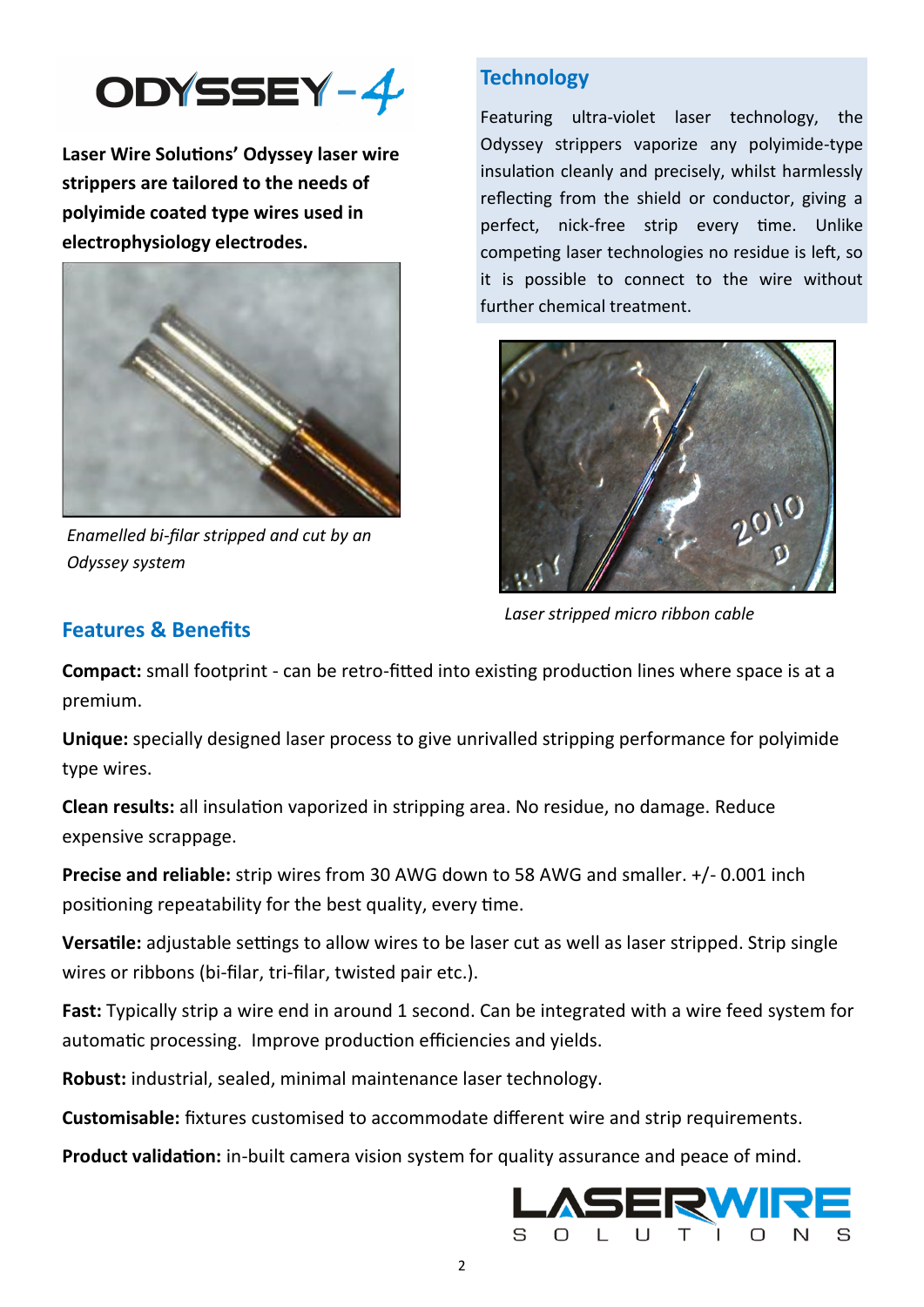## **Specifications**

| <b>Element</b>               | Odyssey-4                                                                                                     |
|------------------------------|---------------------------------------------------------------------------------------------------------------|
| <b>Operating environment</b> | Light-duty, industrial environment. Cleanliness as a typical office.                                          |
|                              | Floor mounted.                                                                                                |
| <b>Operating temperature</b> | 18 to 28 degrees Celcius, 20-80% humidity (non condensing).                                                   |
| <b>Electrical power</b>      | 120V - 8 Amps                                                                                                 |
|                              | $230V - 4$ Amps                                                                                               |
|                              | Single phase supply, earthed and stable (spike and surge protected)                                           |
| <b>Compressed air</b>        | None                                                                                                          |
| <b>Fume extraction</b>       | 570x360x360 mm dimensions                                                                                     |
|                              | Maximum 180 $m^3$ /hour air flow                                                                              |
|                              | Pre-filter (F8 = 95% @ 0.9 microns)                                                                           |
|                              | HEPA filter (H13 = 99.997% @ 0.3 microns)                                                                     |
|                              | 115V, 1.2Amps / 135 Watts                                                                                     |
|                              | Weight 88 lbs                                                                                                 |
| <b>Processed material</b>    | Polyimide type insulations - no fluoropolymers                                                                |
|                              | Strip length: zero to 50 mm                                                                                   |
|                              | Strip width: up to 50 mm                                                                                      |
|                              | Diameter: typically up to 0.2 mm to ensure bottom and top strips join up                                      |
| Laser type                   | Class 4 Frequency Tripled Nd: YAG laser (4 Watts maximum average power @<br>355 nm)                           |
| <b>Optical system</b>        | High speed dual sided optical scanner with ftheta lens.                                                       |
|                              | 15 micron spot diameter                                                                                       |
| <b>User control</b>          | 7" PC Based Colour Touchscreen                                                                                |
|                              | Storage for >99 recipes                                                                                       |
|                              | Offline graphical recipe creation and storage with PC ethernet upload /<br>download                           |
|                              | Jobs held in non-volatile on board memory                                                                     |
|                              | On board diagnostics - laser healthy, extraction on etc                                                       |
| <b>Safety</b>                | Class 1 capable laser system incorporating a Class 4 laser product as per<br>EN60825-1:2007                   |
|                              | Category 3 Safety Related Control architecture designed to meet perfor-                                       |
|                              | mance level $PL_r = d$ when integrated with a Customer guard system                                           |
|                              | Dual fail safe interlocked enclosure with monitoring                                                          |
|                              | Category 0 emergency stop                                                                                     |
| <b>Machine dimensions</b>    | Bench Unit: 620mm (24.41") x 200mm (7.87") x 760mm (29.92") - weight:                                         |
| $(H \times W \times D)$      | approx. 40kg<br>Under Bench Unit: 730mm (28.74") x 600mm (23.62") x 630mm (24.80") -<br>weight: approx. 60 kg |
|                              |                                                                                                               |